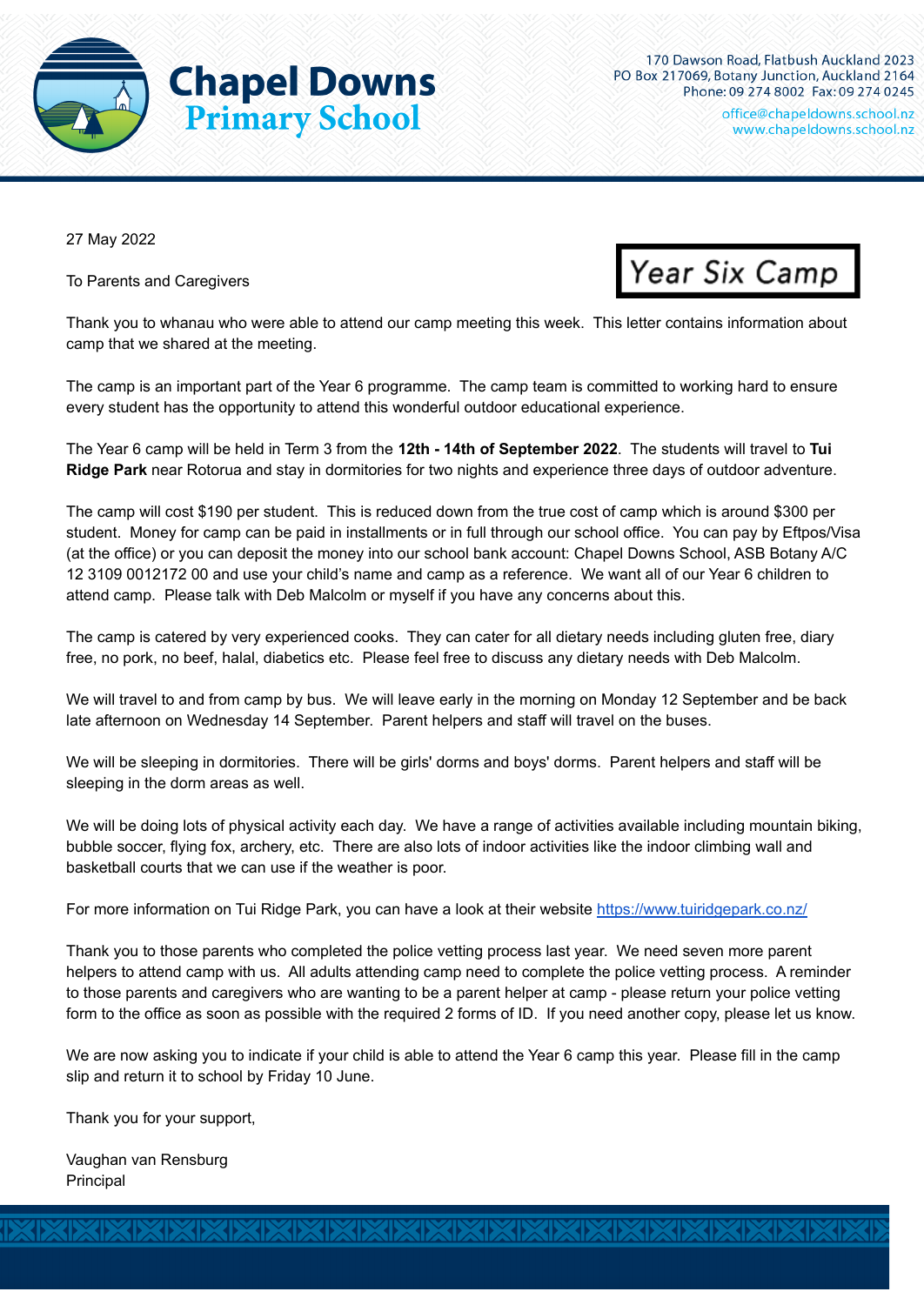

170 Dawson Road, Flatbush Auckland 2023 PO Box 217069, Botany Junction, Auckland 2164 Phone: 09 274 8002 Fax: 09 274 0245

office@chapeIdowns.school.nz www.chapeldowns.school.nz

## Tui Ridge - Camp Gear List 2022

## **All items to be clearly named**

| • Packet of biscuits<br>Drink bottle<br>Sleeping bag<br>Under sheet<br><b>Blanket</b><br>Pillow<br>Toothbrush<br>Toothpaste<br>Soap<br><b>Face cloth</b><br>Shampoo<br>Brush/comb<br>$\bullet$ 2 Towels<br>3 Large plastic bags<br>Book (optional) | $\bullet$ Underwear x 4<br>$\bullet$ Socks $\times$ 4<br>• Shorts $x$ 2<br>• T-shirt $x$ 3<br>• Long trousers x 2<br>• Shoes $x \, 2$ (1 pair suitable for<br>walking)<br>• Swimming togs<br>$\bullet$ Sun hat<br>Waterproof jacket<br>• Old clothes for confidence course<br>• Disposable masks x3 |
|----------------------------------------------------------------------------------------------------------------------------------------------------------------------------------------------------------------------------------------------------|-----------------------------------------------------------------------------------------------------------------------------------------------------------------------------------------------------------------------------------------------------------------------------------------------------|
|----------------------------------------------------------------------------------------------------------------------------------------------------------------------------------------------------------------------------------------------------|-----------------------------------------------------------------------------------------------------------------------------------------------------------------------------------------------------------------------------------------------------------------------------------------------------|

**Do not bring: iPods, iPads, digital devices, mobile phone, radios, electronic games or money.**

**Absolutely no lollies/sweets, extra food or bubble gum.**